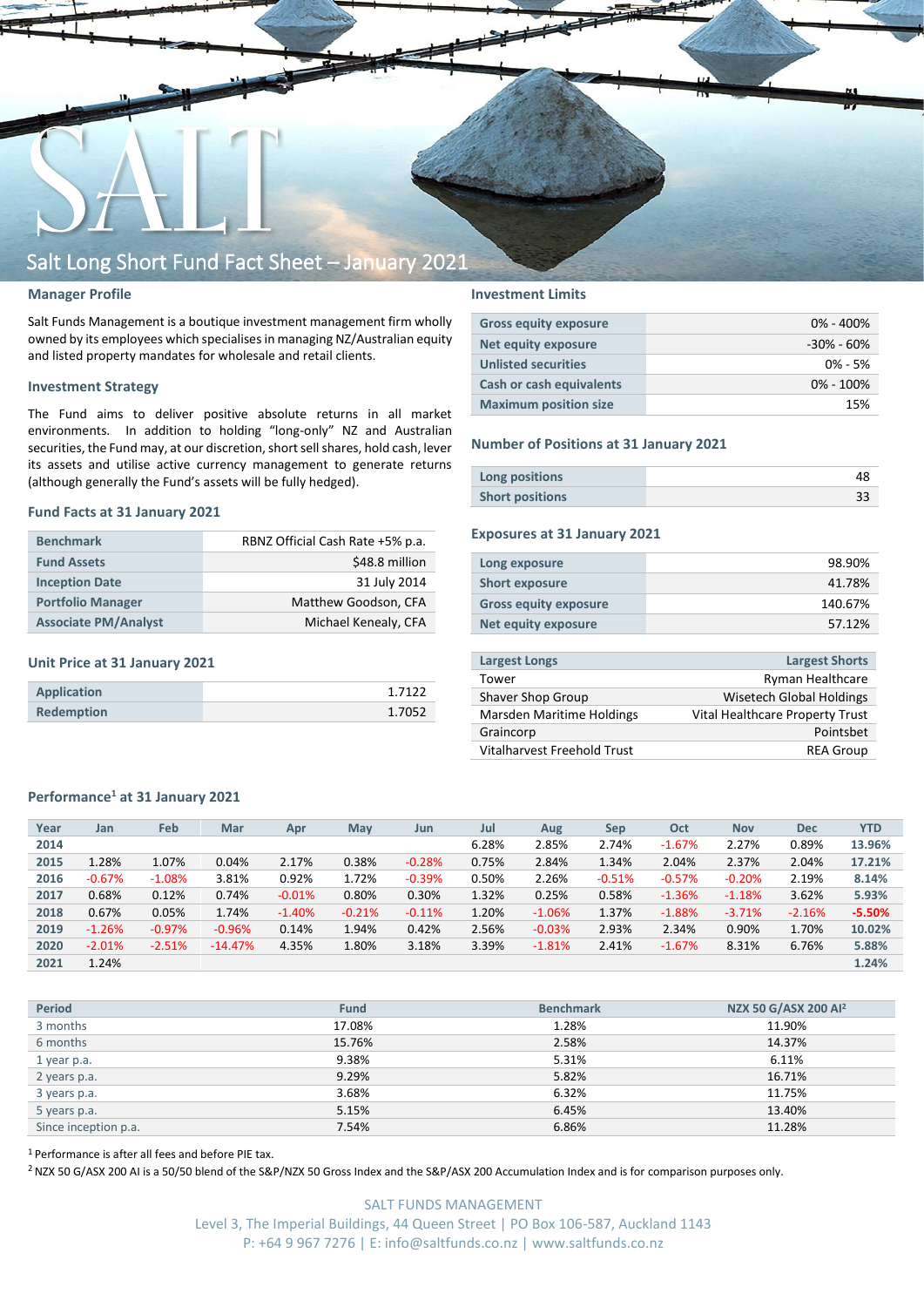# **SALT**

# Salt Long Short Fund Fact Sheet January 2021 Page 2 of 5

# **Country Allocation at 31 January 2021 (Gross Equity Exposure) January 2021 Individual Stock Contribution**





# **Fund Commentary**

Dear Fellow Investor,

While not quite repeating the exceptionally strong performance of the prior couple of months, January was another solid period for the Fund, with a return of +1.24%.

Net length remained optically very long at 57.2% but as highlighted previously, a portion of this comes from quasicash holdings and we generally continue to perform solidly on negative days for the market. There were ten down-days in January for the 50/50 index of Australia and NZ, with an average return on those days of -0.69%. The Fund was up on eight of those ten days and delivered an average return of +0.05%. While hardly startling, this shows how the Fund continues to deliver its aim of equity-like returns with no correlation to said equities.

January saw a backdrop of thin, choppy markets and some quite remarkable retail investor activity globally. The Redditinspired retail short squeeze of Gamestop (GME) will go down in infamy. We have no special knowledge of GME and are not short it! That said, a bricks and mortar video game retailer would appear to be somewhat akin to a blacksmith. We suspect the shorts will eventually be correct but the trade had become far too crowded.

To show how absurd the retail investor activity is at present, GME Resources in Australia rose by 15% the day after Gamestop's surge. Same ticker – genius.

We are not quite sure how to frame the longer-term investment implications of this activity. However, it was

perhaps best summed up by a typically pithy quote by Jim Rogers, "a mania first carries out those who bet against it and then those that bet with it." We've seen the first load of stretchers go to the morgue with Melvin Capital and the second load is underway as this piece is being written.

The Robinhood bubble coincides with commission-free trading and near-zero short term interest rates, facilitated by central banks. When a security is trading beyond any possible rational valuation of its future profitability, the price move is by definition Ponzi in nature. It will burn itself out soon enough when a new marginal buyer is unable to be found.

While the worst excesses such as Gamestop are burning themselves out as we write this, there is no guarantee as to when the wider market euphoria will dissipate.

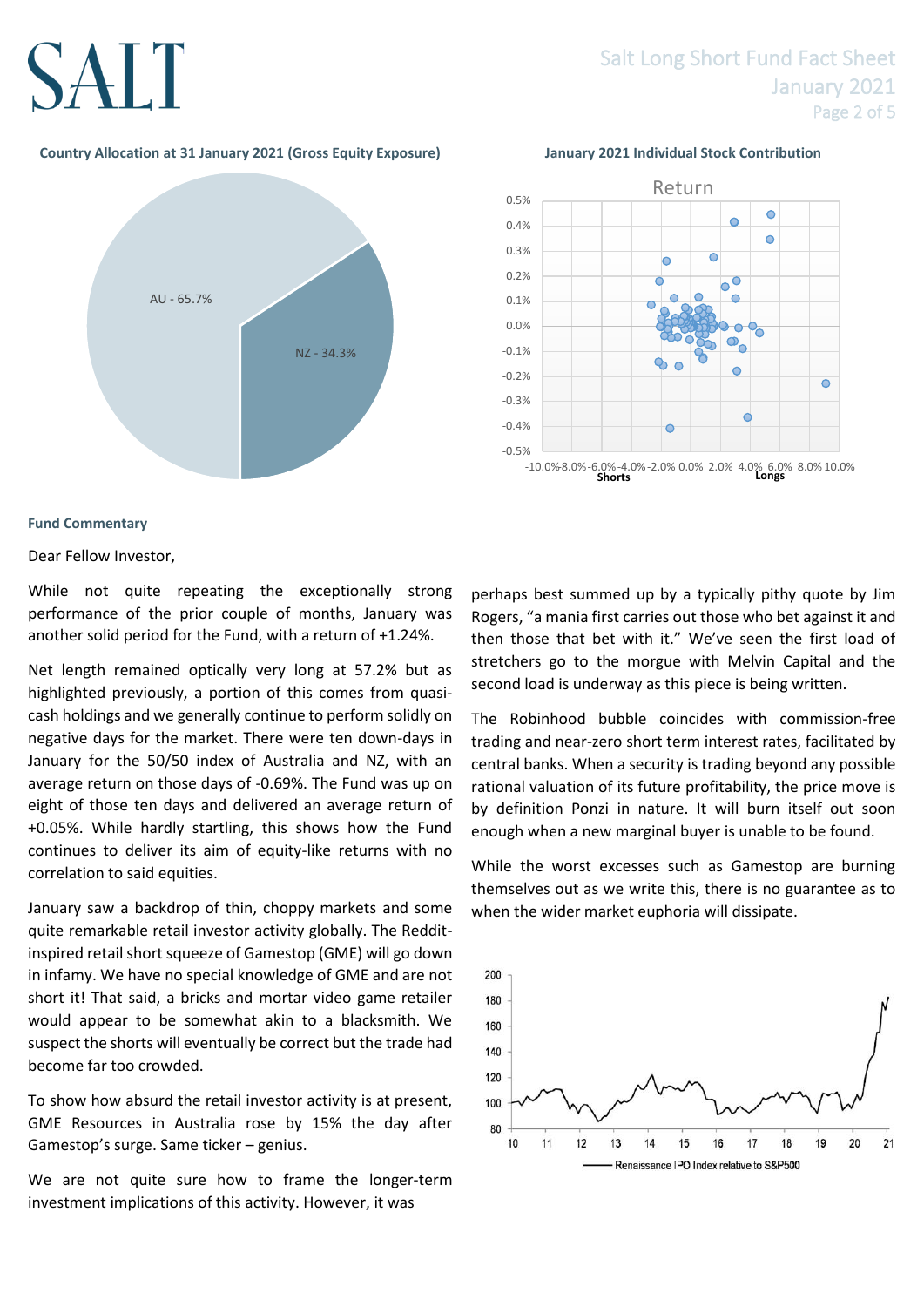# SALT

Signs of excess are everywhere, with the chart on the prior page that was sourced from JP Morgan being selfexplanatory. There has been a surge in IPO's coming to market and they have far outperformed existing stocks – clearly the quality of IPO's is unusually high at this late stage of the market cycle!

Along with this, we have seen record levels of insider selling. Bloomberg reported that during January, US executives sold \$300m of stock, which was 16 times the amount they purchased (through Jan 21). Coincidentally, new buyback authorisations amounted to \$29bn, up 46% from a year earlier.

According to JP Morgan, US equity allocations by households as a percentage of their total financial assets have soared above the dot.com bubble era levels and have hit new all-time highs at near 40%. One other notable data-point is that on the Gamestop explosion day on 27 January, 23.6bn shares were traded on US exchanges, the most ever. This surpassed the 19.7bn shares traded on 10 October 2008 at the height of the GFC uncertainties re bank solvency. Just as it did back then, such massive volume capitulation can be a sign of market highs and lows.

What the eye-popping short squeeze activity does illustrate is the importance of position sizing and diversification, especially from the short-side. Our largest shorts tend to be in the 2-3% position size range and we only occasionally go up to 4% of the Fund. While we are willing to take liquidity risk with some of our longs, we are extremely conscious of both liquidity and sizing with our shorts. Looking at the 20 most shorted names as a proportion of market cap in Australia, we have only one position in that group. That is actually a 0.8% long in #17, Resolute Mining, which is a potential doublebagger in our view as they sort out operations at their massive gold mine in Mali and pay down debt.

We have observed in recent months and quarters that short interest has declined in many markets around the world as the relentless bull market has marched ever onwards. The Gamestop squeeze did not happen in isolation. Research from Goldman Sachs has found that a more generalised US market short squeeze in the last quarter has been the most extreme in over 25 years. The 50 most shorted Russell 3000 stocks with market caps above \$1bn have rallied by a remarkable +98%.

There has been far weaker evidence of a similar short squeeze in Australia, with the 40 most shorted stocks delivering 6% outperformance in the last quarter. Again, according to

Goldman Sachs, short interest across the S&P/ASX200 has fallen by 45% over the last two years and the 40 most shorted stocks have an average of 5.5% of their market cap net short versus 12% previously.

Interestingly, our Fund has enjoyed one of its best periods ever against this backdrop, showing we truly do march to the beat of our own drum, often shorting ultra-expensive glamour names which might wobble and being long cheap names with under-appreciated growth outlooks. As frustrating as it can be watching 20x revenue companies rise remorselessly on pure price momentum, it feels as though we are playing on fallow turf.

From the long side, a notable change in the Fund's positioning has been a gradual sale of yield-sensitive TINA (there is no alternative) stocks as they hit our exit prices. As this is written, NZ 10-year yields are at 1.25% compared to 0.99% at the end of December and a low of 0.44% in September. There is enormous valuation convexity at such low yields and few investors and certainly no sell-side analysts appear to have yet noticed the change. The number of analysts who have made up target prices by augmenting DCF valuations with simplistic bond yield versus dividend yield comparisons is surely a sign.

There is a real tension beginning to form between the negative valuation impact of higher long term bond yields versus ultra-low short-term deposit and mortgage rates driving investors into equities and houses. To our mind, the circle can be squared by owning cyclicals.

The move up in yields should hurt the GAAP (growth at any price) stocks and be helpful to cyclicals whose earnings upside from stronger economic activity can more than offset the higher discount rate. We are becoming ever longer a range of better quality (to our eye) cyclicals. Associated with this, there has been a notable plunge in Covid-19 infection rates in the UK and some US states in recent days as vaccinations gather steam, so we see the re-opening trade as one that should prove profitable. Examples include Vista Group, Redcape Hotels, and United Malt Group.

We have argued for several quarters now that a rise in bond yields is coming, that this will occur in anticipation of a lift in future inflation and that this will see a change in market leadership as outlined above. It has worked rather well so far although we are somewhat frustrated that some of our hideously overpriced Australian information technology darlings are yet to give up the ghost. The door has been kicked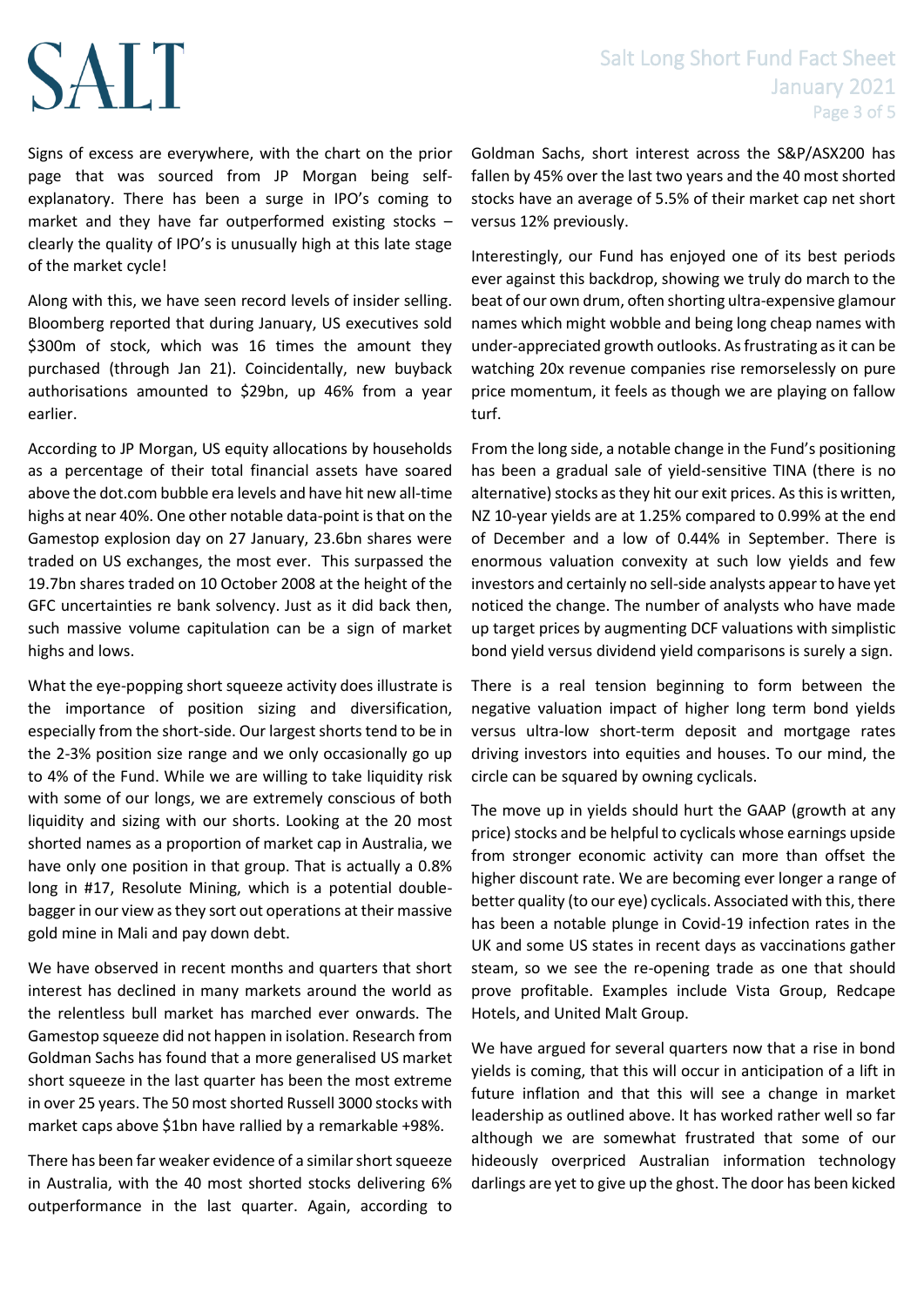# Salt Long Short Fund Fact Sheet January 2021 Page 4 of 5

# SALT

in as bonds yields rise but the rotten edifice is yet to come crumbling down.

From here, the key question for 2021 is will this continue? In the US, we have seen a couple of the Fed Governors make tentative noises about tapering at some stage but they have been firmly put back in their box by Chair, Jerome Powell:

"You know, in terms of tapering, it's just premature. We just created the guidance. We said we'd want to see substantial further progress toward our goals before we modify our asset purchase guidance. It's just too early to be talking about dates, which we should be focused on progress. We'll need to see actual progress. And when we see ourselves getting to that point, we'll communicate clearly about it to the public. So nobody will be surprised when the time comes. And we'll do that well in advance of actually considering what will be a pretty gradual taper."

In Australia, the RBA surprised the market on Tues 2 February with an uber-dovish release despite signs there of strength in consumer prices, the labour market and especially in housing markets. As expected, they held both the cash rate and 3-year bond yield targets at 0.1%. However, they announced a further \$100bn of QE when the current programme ends in mid-April and announced this this will continue at a fixed \$5bn/week. They also stated that there would be no rate hike until 2024 at the earliest. The bottle housing the inflation genie is being rubbed furiously.

We have no insight into the current thinking of the RBNZ but consumer and business surveys suggest inflation expectations are rising sharply and the labour market appears to be improving rapidly. The problem for the RBNZ is that they are hemmed in by the dovishness of their offshore counterparts, which is putting upward pressure on the NZ\$. One possible solution is for the RBNZ to buy offshore assets. There may be a day when these come in very handy. A small open economy that is running large twin deficits may not be loved by the rest of the world forever.

Whatever one thinks of the wisdom of these stances, they are what they are and it would be folly as an investor to bet against them until the signs become clearer that they are unsustainable. Given that we see inflationary pressures rising everywhere, the battle for 2021 will be between these pressures and the ongoing policy stance of central banks. We suspect that the market will increasingly test their policy resolve by pushing long bond yields ever higher and making the yield curve ever steeper. Cyclicals outperform but TINA and GAAP stocks should struggle.

This force will be added to by extremely loose fiscal policy and record levels of fiscal deficits around the world. Increasingly, fiscal policy may merge with monetary policy. If anyone wants to buy any bonds, Joe Biden will soon have a few for sale. Bonds and bond proxies aren't for us.

Returning to the performance of the Fund in January, our return of circa +1.42% pleasingly featured gains from both the short and long books – exactly what one would hope in a choppy month. Our longs contributed +1.27% while our shorts just got their nose over the line with a +0.15% outcome. 62% of our longs worked and 69% of our shorts did, with our overall "winners to losers" ratio being 65%.

The largest detractor by some distance was a short we have gradually built up in Pointsbet (PBH, +31.5%). PBH has become a darling for several growth-oriented analysts whose thesis is chiefly that the US market is opening up and that PBH appears to be making strong headway. Our observation is that they are doing so with unsustainably aggressive odds which attract sophisticated punters who have precisely zero business repeatability once the odds normalise to sustainable levels. Anyone can attract wagering revenues at a negative margin. Our thesis is that the optically impressive revenue growth will not translate to future earnings as is being forecast. PBH's performance was aided by passive buying ahead of ASX200 index inclusion in early February, although it actually fell by -4.5% on that inclusion day.

The second key headwind was our large long in Pacific Edge Biotechnology (PEB, -11.5%) which gave back a modicum of its strong gains in earlier months in the absence of any new news. We firmly believe that further positive sign-ups will be announced in coming quarters and that plenty of potential valuation upside from current levels still exists.

Similarly, our large long in Tower (TWR, -2.8%) pulled back slightly on no particular news. The next key event that we may see is an easing in their required capital ratios from the RBNZ as Christchurch claims are now becoming ever more minimal but TWR is still carrying a \$50m additional regulatory solvency margin. Even with this extra margin they have capital coming out their ears following the EQC settlement. We suspect that once they know exactly where they stand from a capital perspective, the way will be paved for the long-awaited resumption of dividends. This would be very positively received.